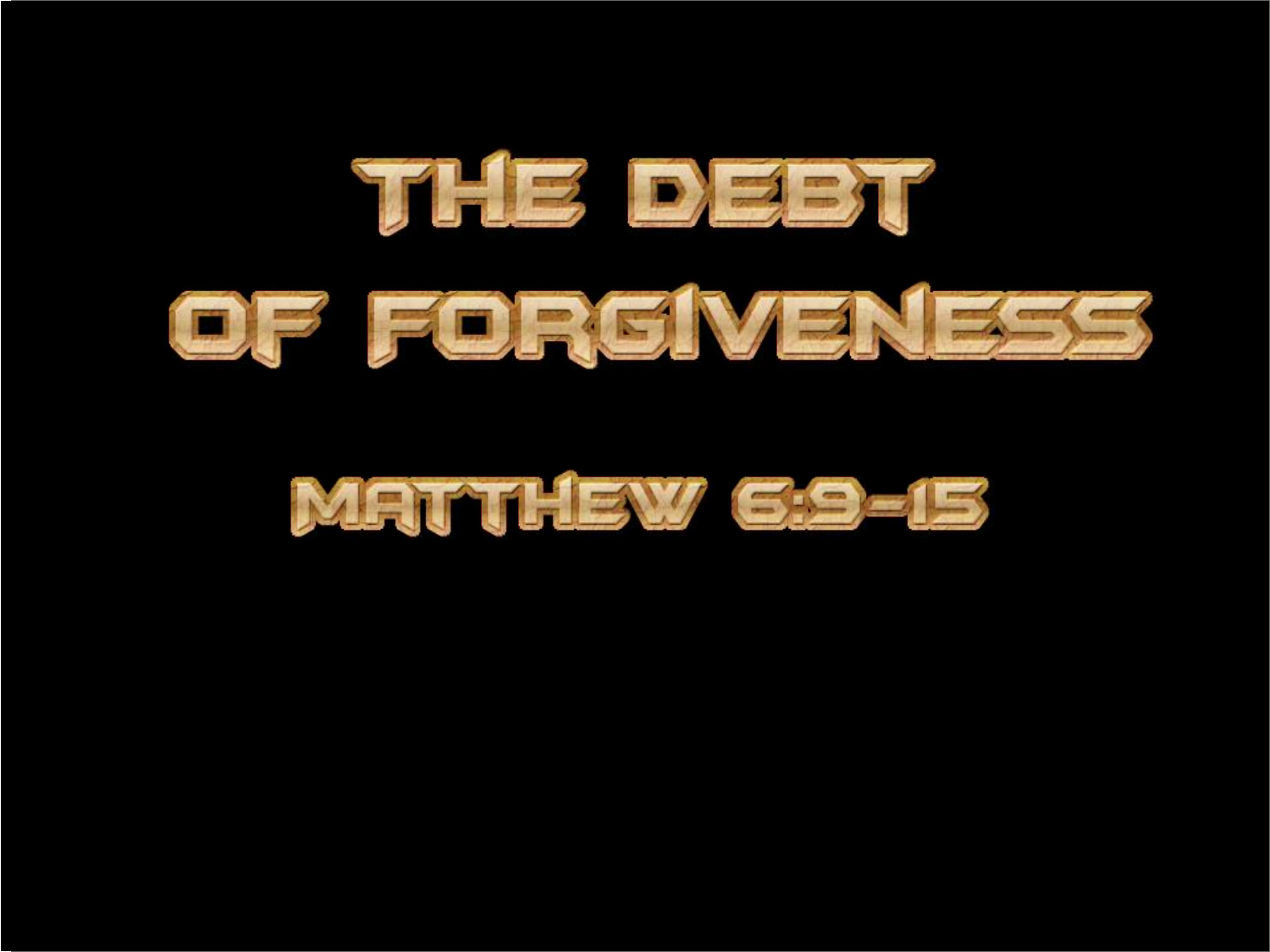**A. There are only two things in life that can influence how I live:** 

 **1. The sin in which I am born in**

**Psalm 51:5** 

**Behold, I was shapen in iniquity; and in sin did my mother conceive me.**

 **2. The forgiveness of Jesus Christ** 

**2 Corinthians 5:21**

**For he hath made him to be sin for us, who knew no sin; that we might be made the righteousness of God in him.**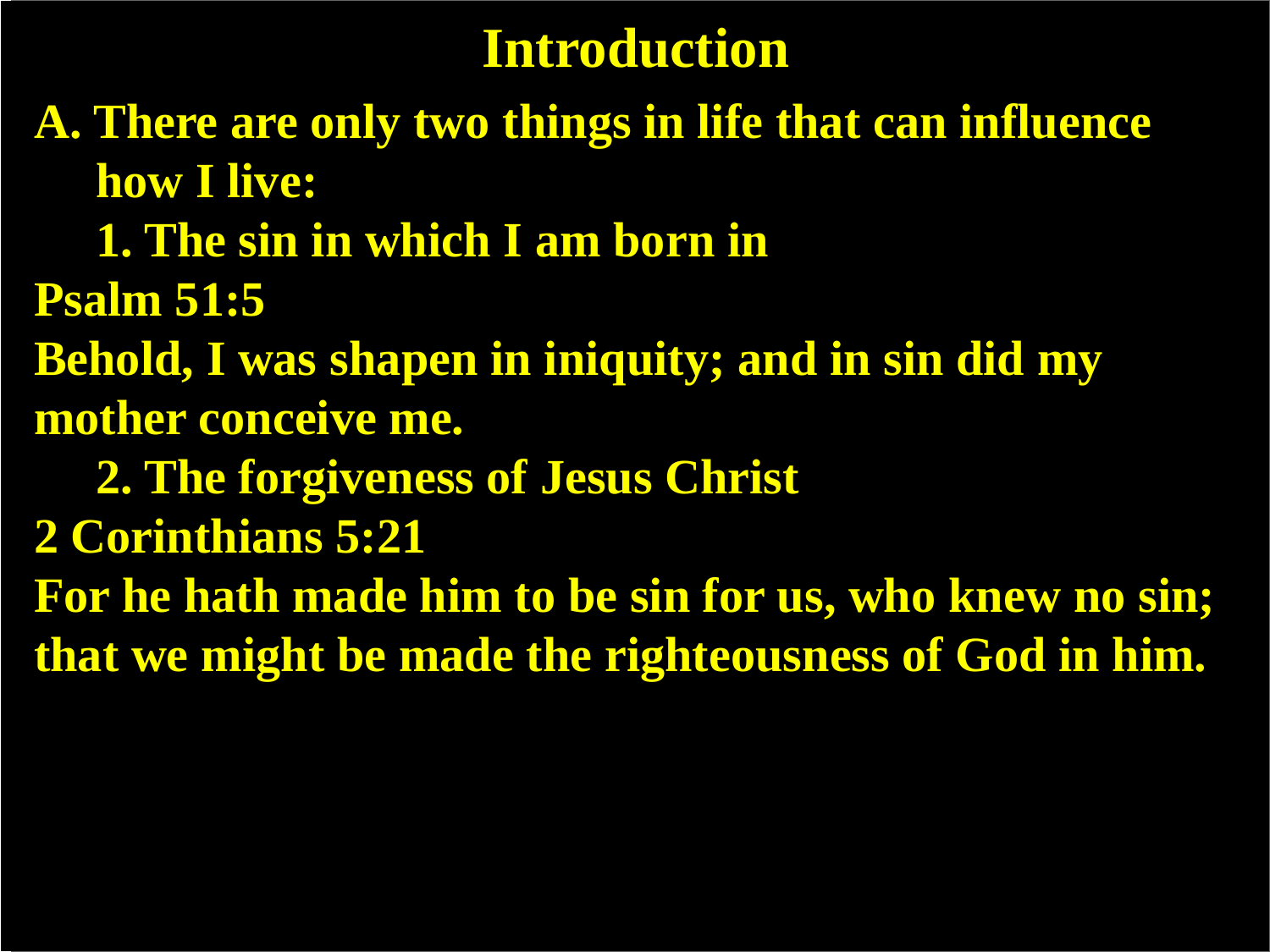### **B. We need to live in what the Bible teaches**

- **1. The newness of Christ**
- **2. The newness of His covenant**
- **3. The new wineskin (with the new wine)**
- **4. The new creation**
- **5. The new commandment**
- **6. Singing the new song (Psalm 149)**
- **7. Waiting on the new heaven and the new earth Revelation 21:5**

**And he that sat upon the throne said, Behold, I make all things new. And he said unto me, Write: for these words are true and faithful.**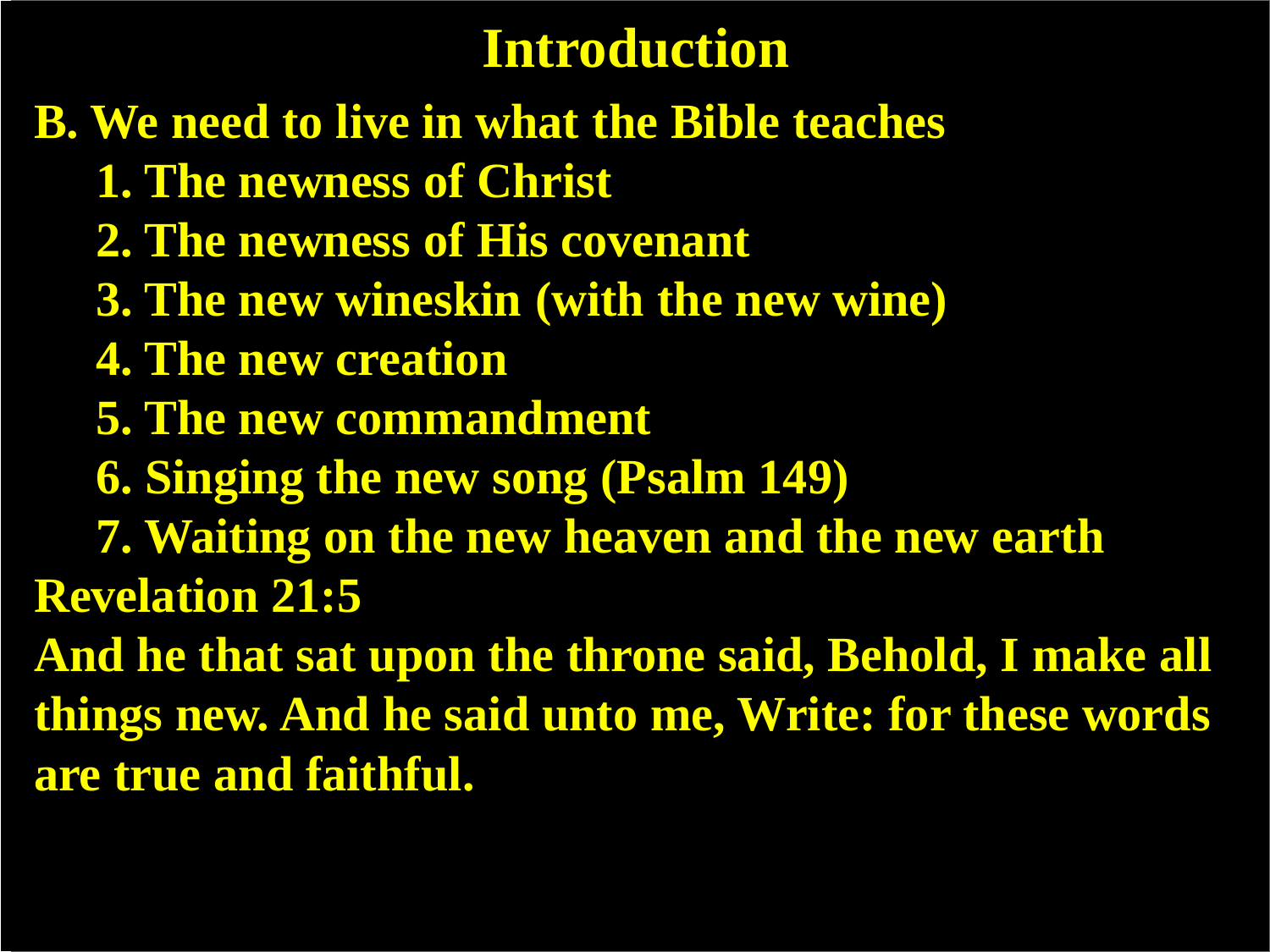**But…**

# **The old me can reappear out of nowhere**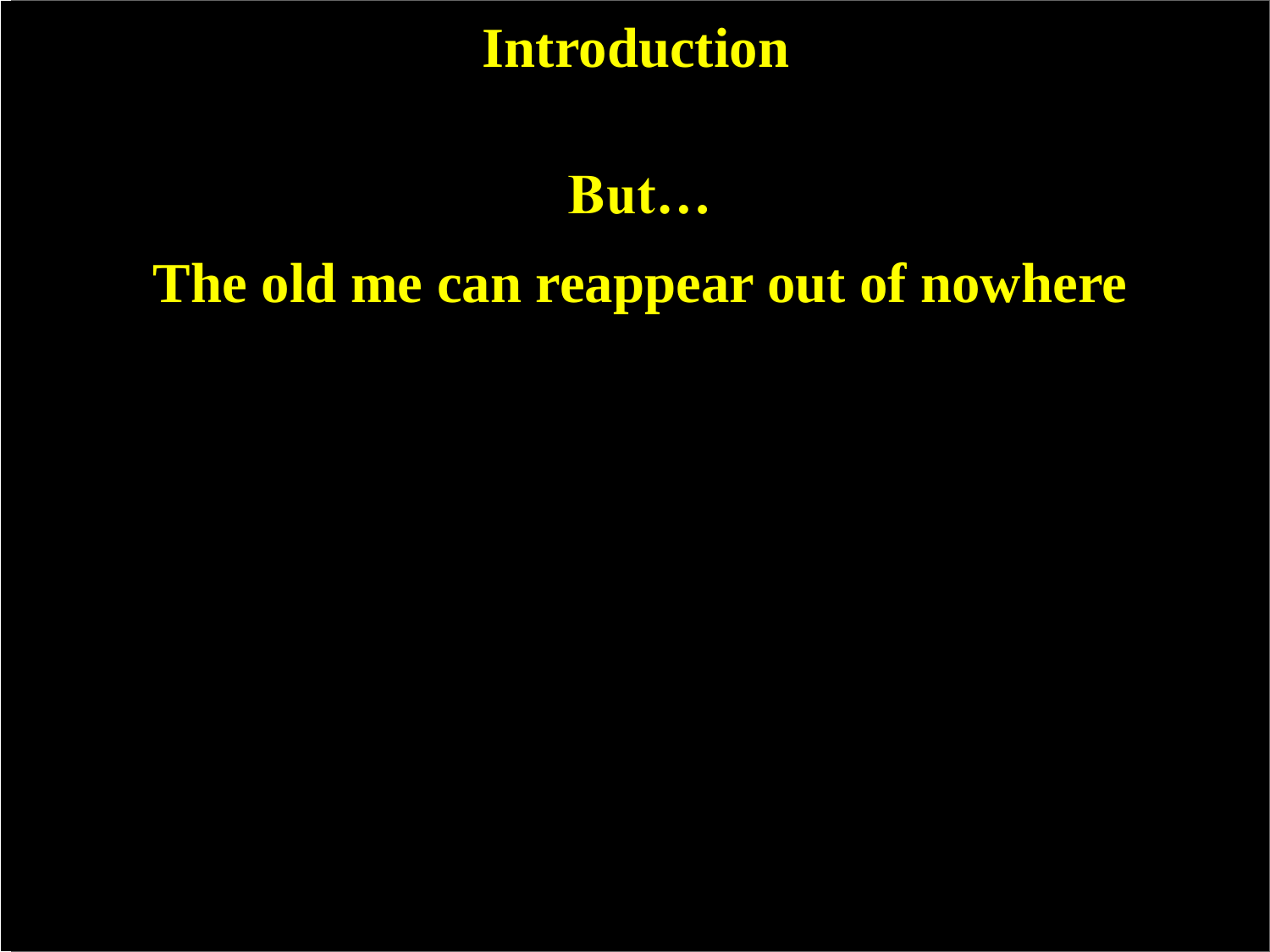

#### **Jonah**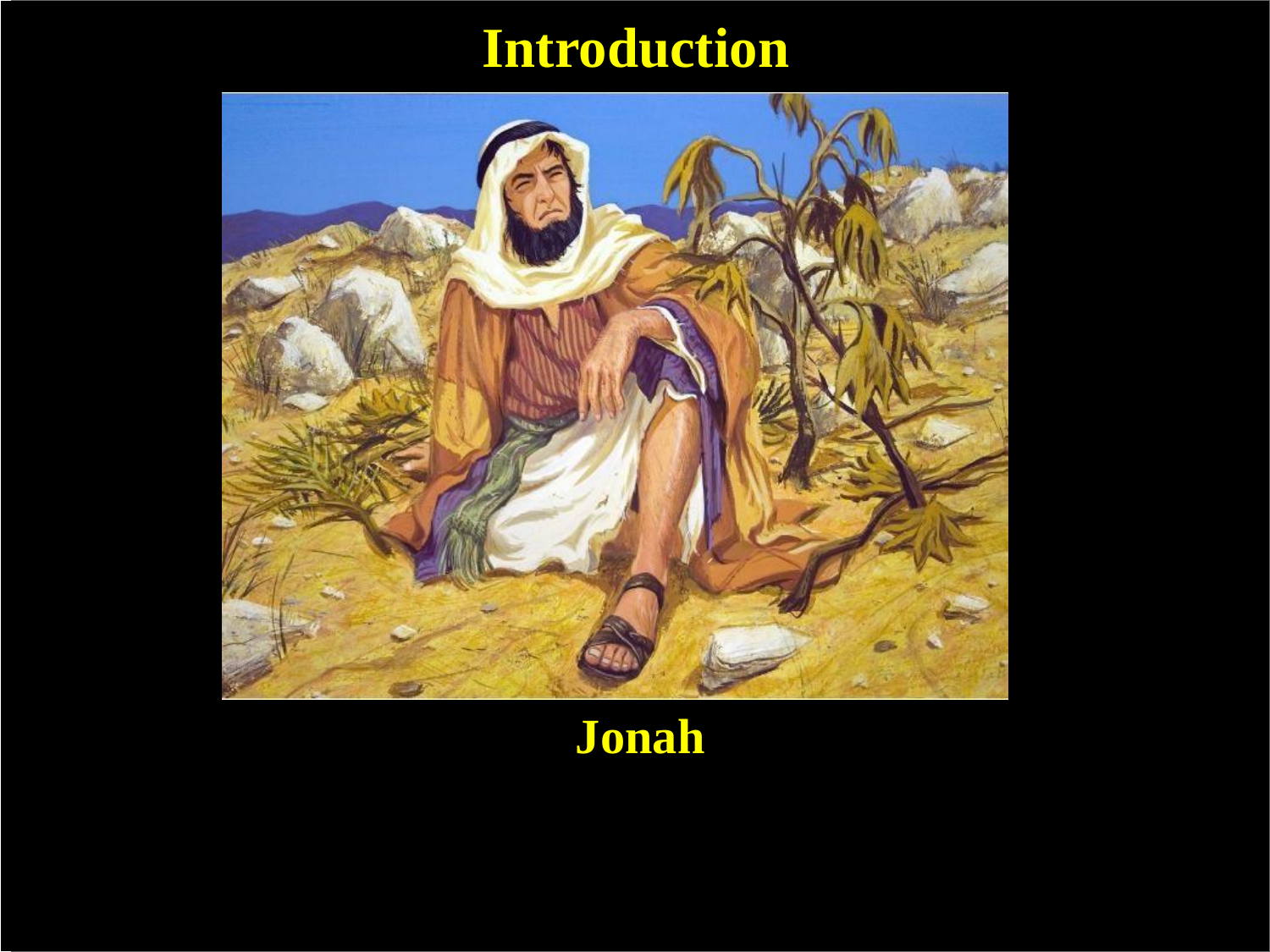#### **Matthew 6:9-15**

- **9 After this manner therefore pray ye: Our Father which art in heaven, Hallowed be thy name.**
- **10 Thy kingdom come, Thy will be done in earth, as it is in heaven.**
- **11 Give us this day our daily bread.**
- **12 And forgive us our debts, as we forgive our debtors.**
- **13 And lead us not into temptation, but deliver us from evil: For thine is the kingdom, and the power, and the glory, for ever. Amen.**
- **14 For if ye forgive men their trespasses, your heavenly Father will also forgive you:**
- **15 But if ye forgive not men their trespasses, neither will your Father forgive your trespasses.**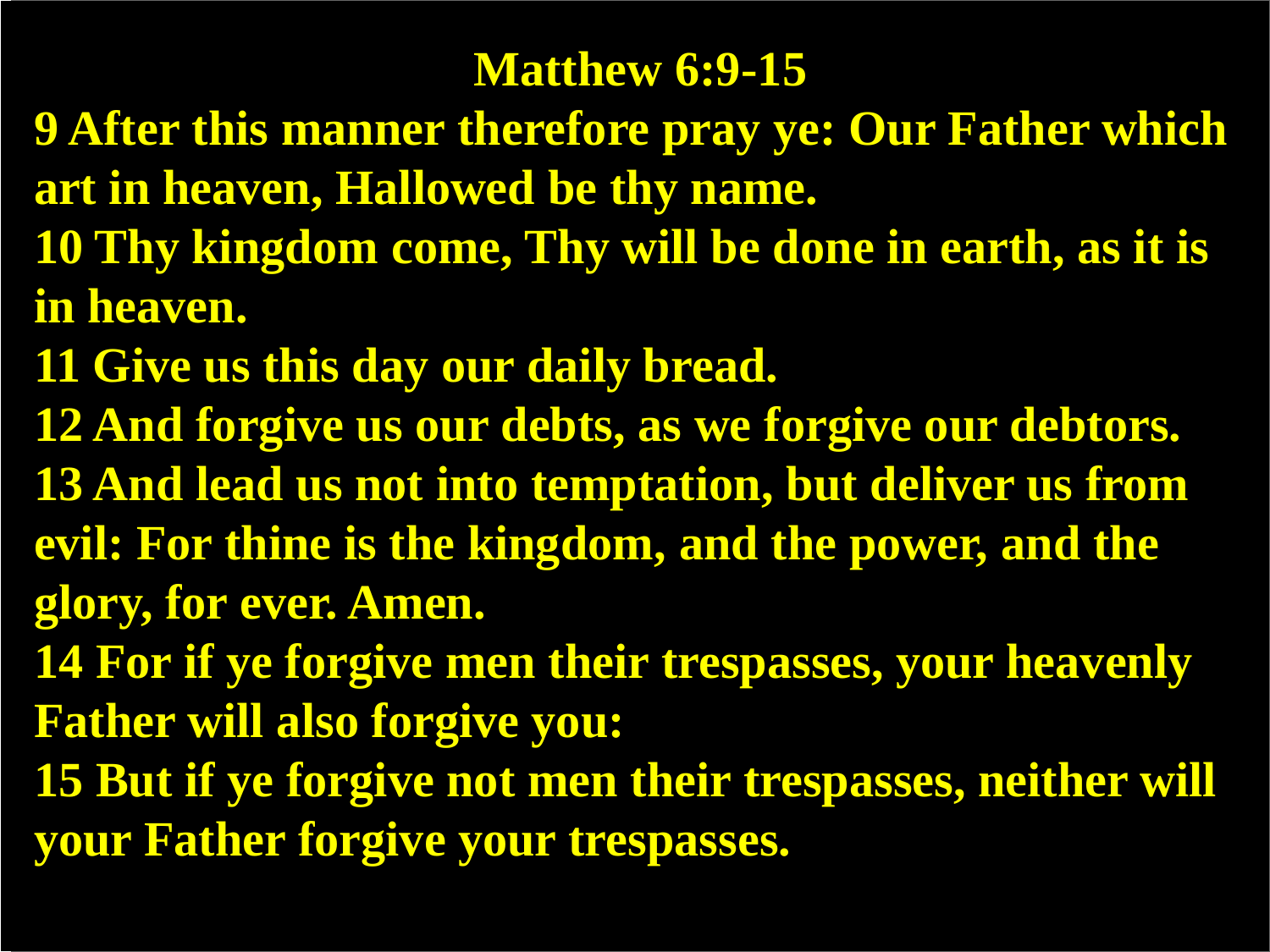- **D. A lack of forgiveness**
	- **1. Hinders one's growth and relationship with the Lord**
	- **2. Hinders the growth of a church**

## **Are We Living In A Fantasy Of Forgiveness?**

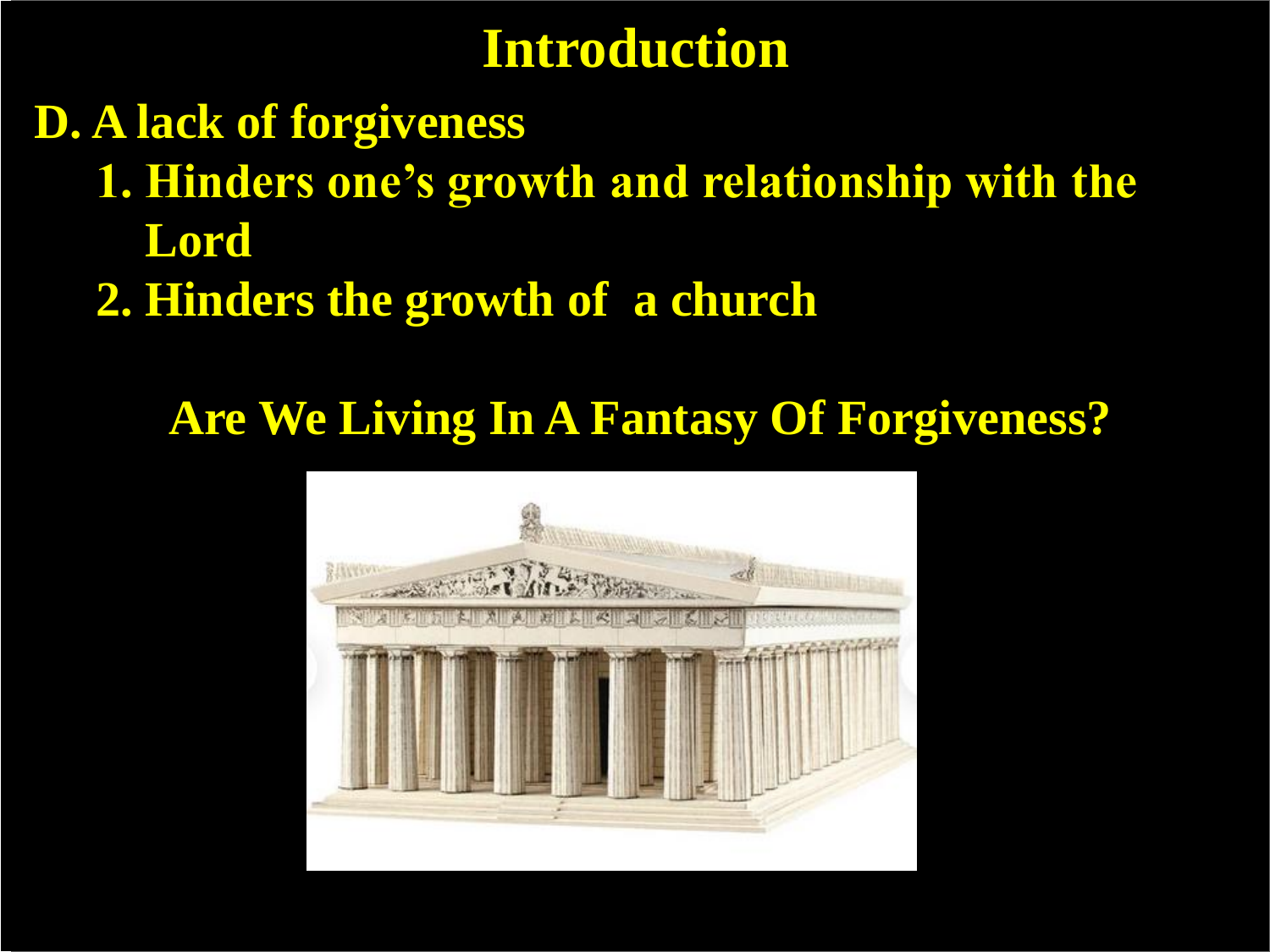#### **How Do I Know If I Have Truly Forgiven Someone?**

#### **Six Dangers Of Lack of Forgiveness**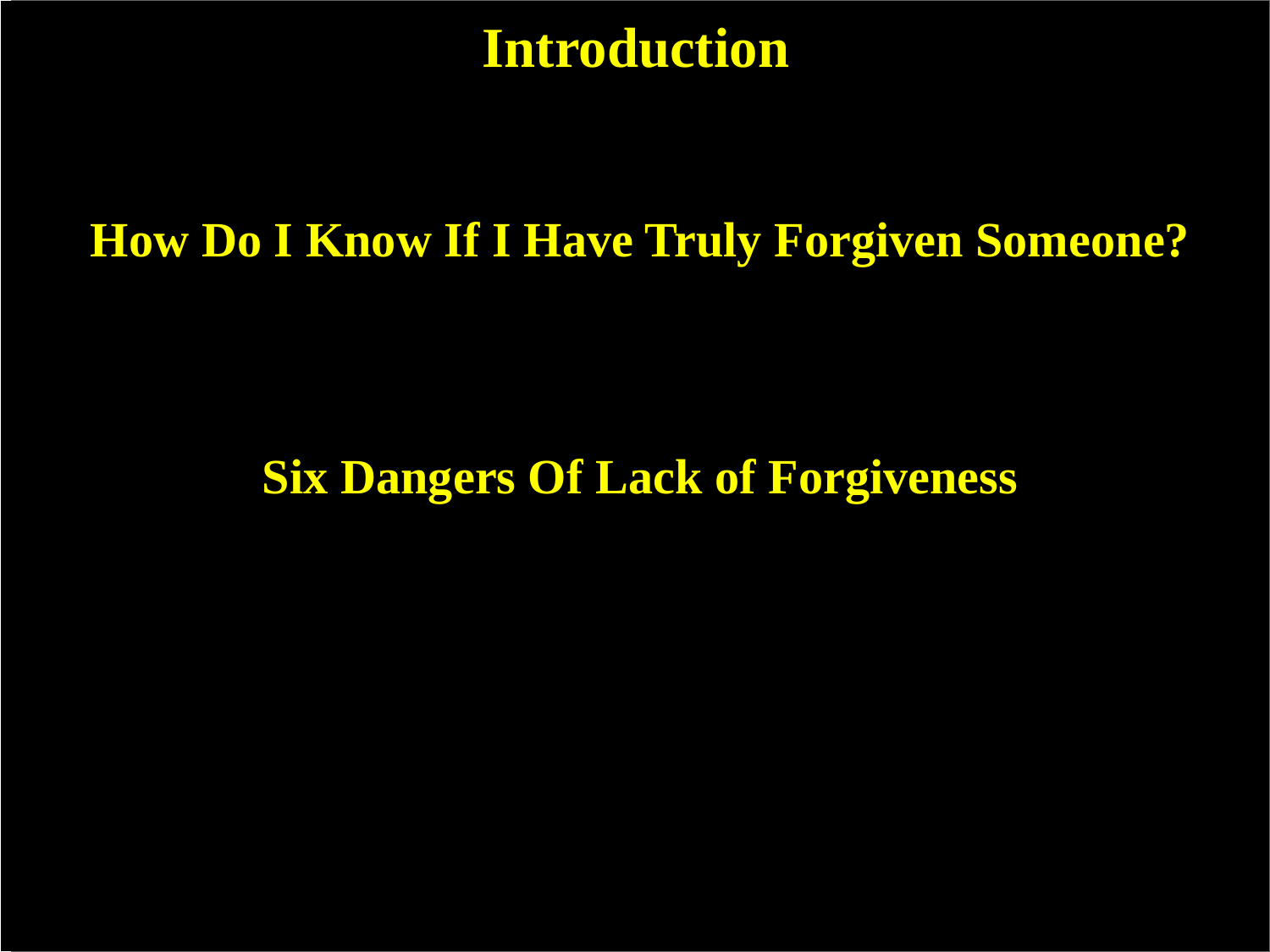### **I. We Prevent Our Own Deliverance**

#### **Matthew 6:14-15**

- **14 For if ye forgive men their trespasses, your heavenly Father will also forgive you:**
- **15 But if ye forgive not men their trespasses, neither will your Father forgive your trespasses.**
- **A. Our relationship with Christ will be stopped from growing**
- **B. Christ went to the cross without anyone saying they were sorry**
- **C. Forgive before the apology comes**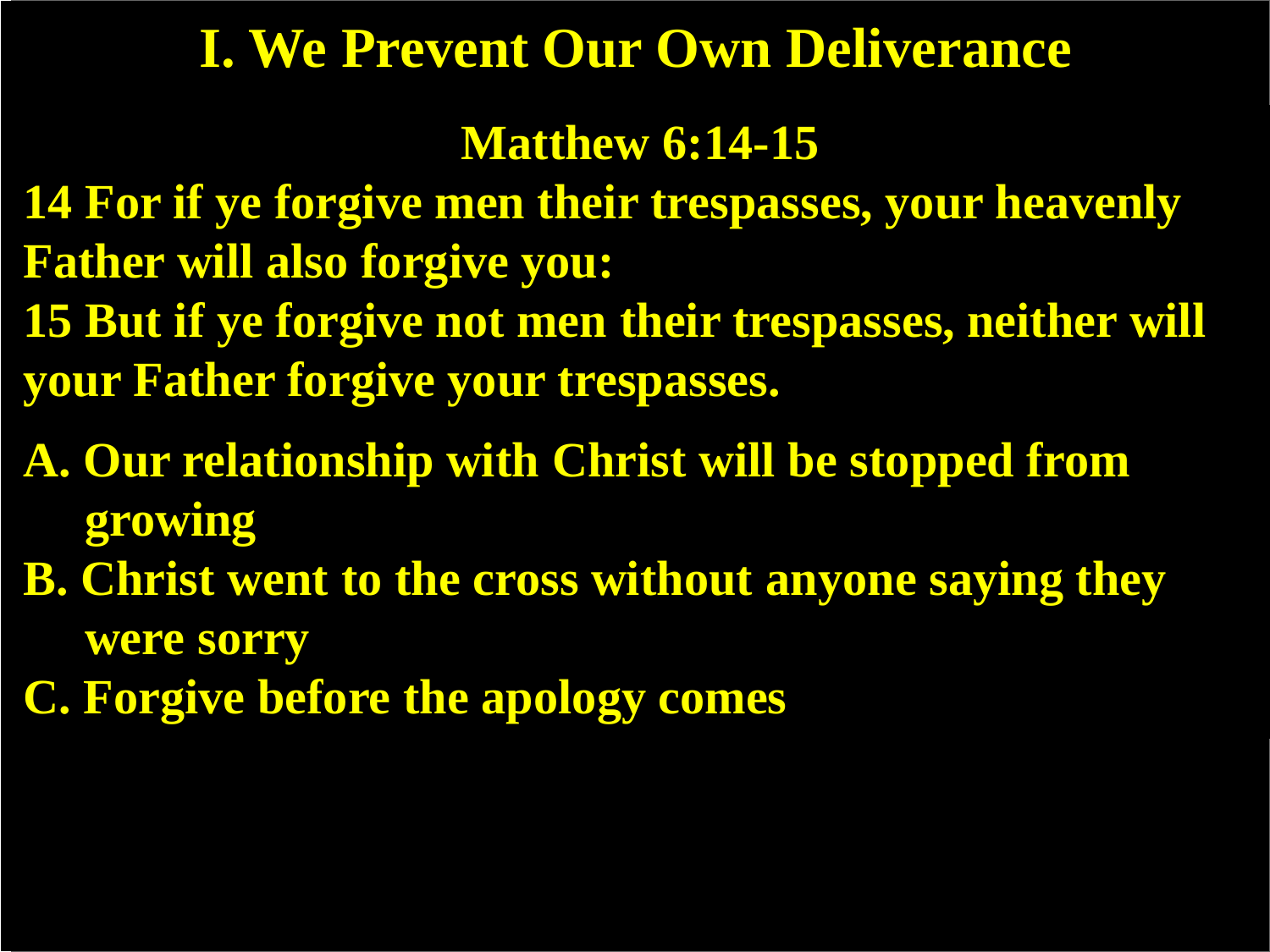# **II. We Become Bitter**

**Hebrews 12:15**

**Looking diligently lest any man fail of the grace of God; lest any root of bitterness springing up trouble you, and thereby many be defiled;**

**A. God's grace fails in a bitter person**

**B. Bitterness brings on trouble** 

**C. Bitterness defiles**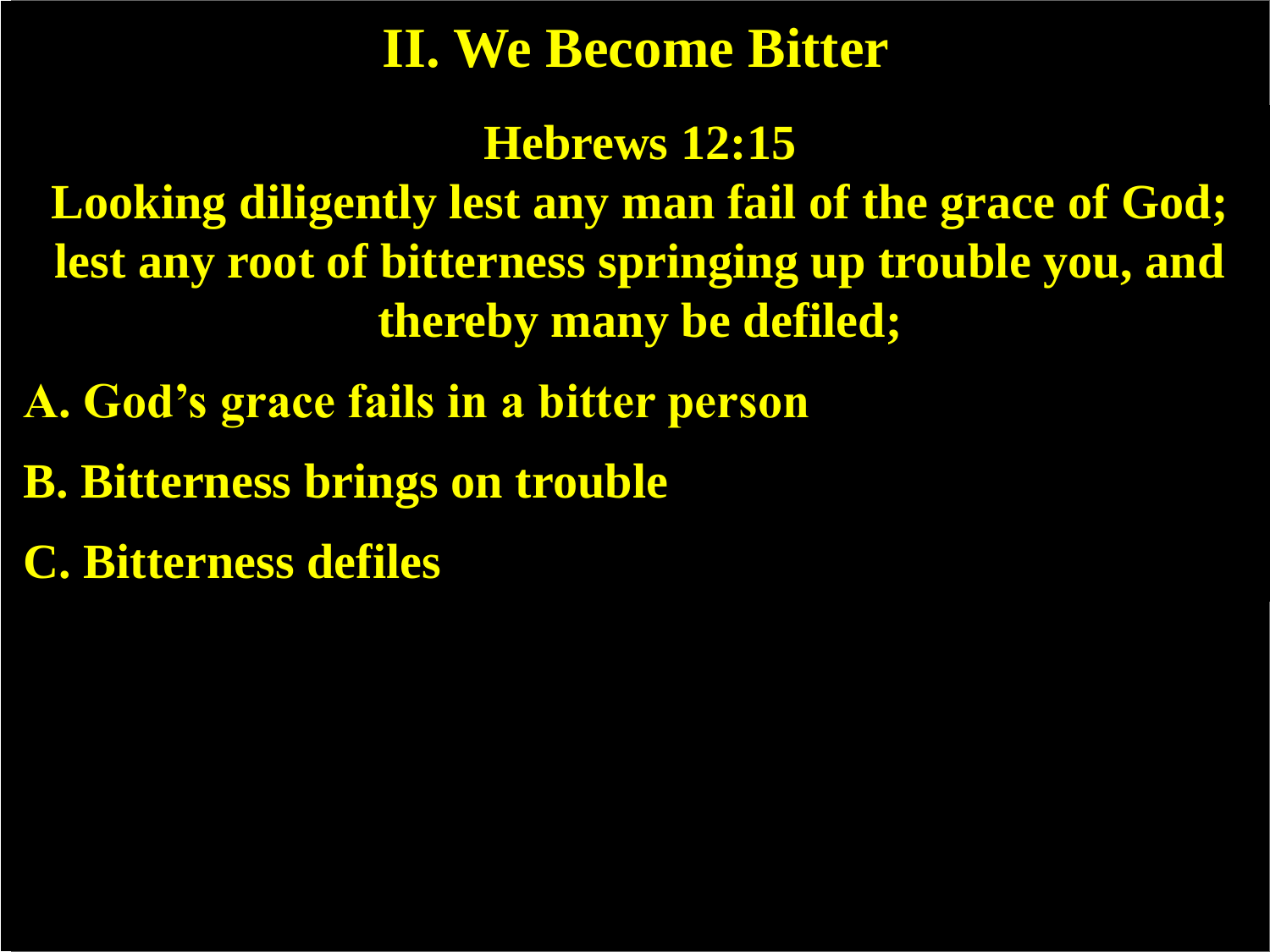# **III. We Become Trapped**

**2 Timothy 2:26**

**And that they may recover themselves out of the snare of the devil, who are taken captive by him at his will.**

**You will find yourself doing things that are ungodly**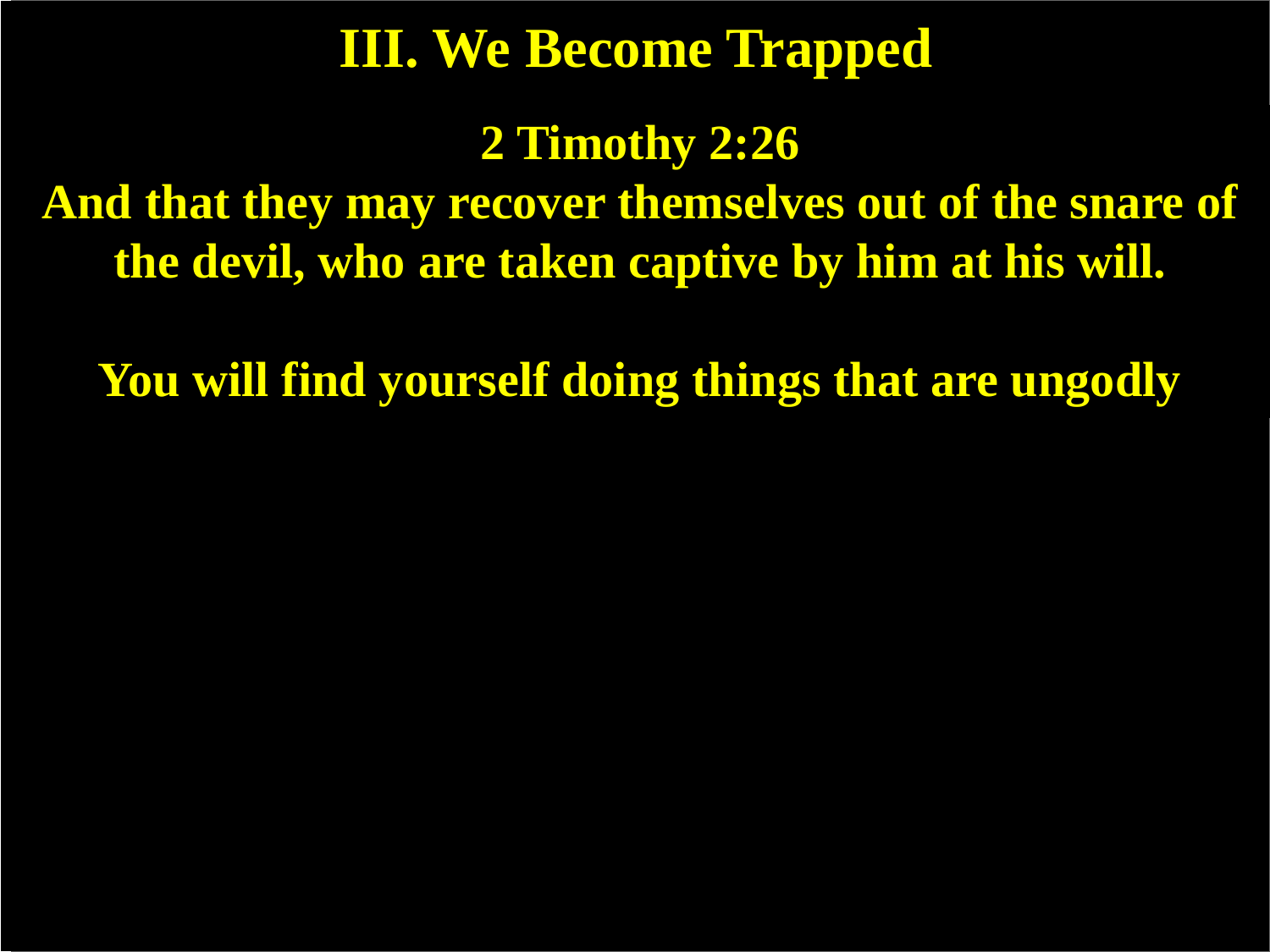# **IV. We Can Take Offense To Anything**

**Ephesians 4:30-32**

- **30 And grieve not the holy Spirit of God, whereby ye are sealed unto the day of redemption.**
- **31 Let all bitterness, and wrath, and anger, and clamour, and evil speaking, be put away from you, with all malice: 32 And be ye kind one to another, tenderhearted, forgiving one another, even as God for Christ's sake hath forgiven you.**
- **A. The example of King David**
- **B. How can we expect God's power to work in our lives if we offend the Holy Spirit?**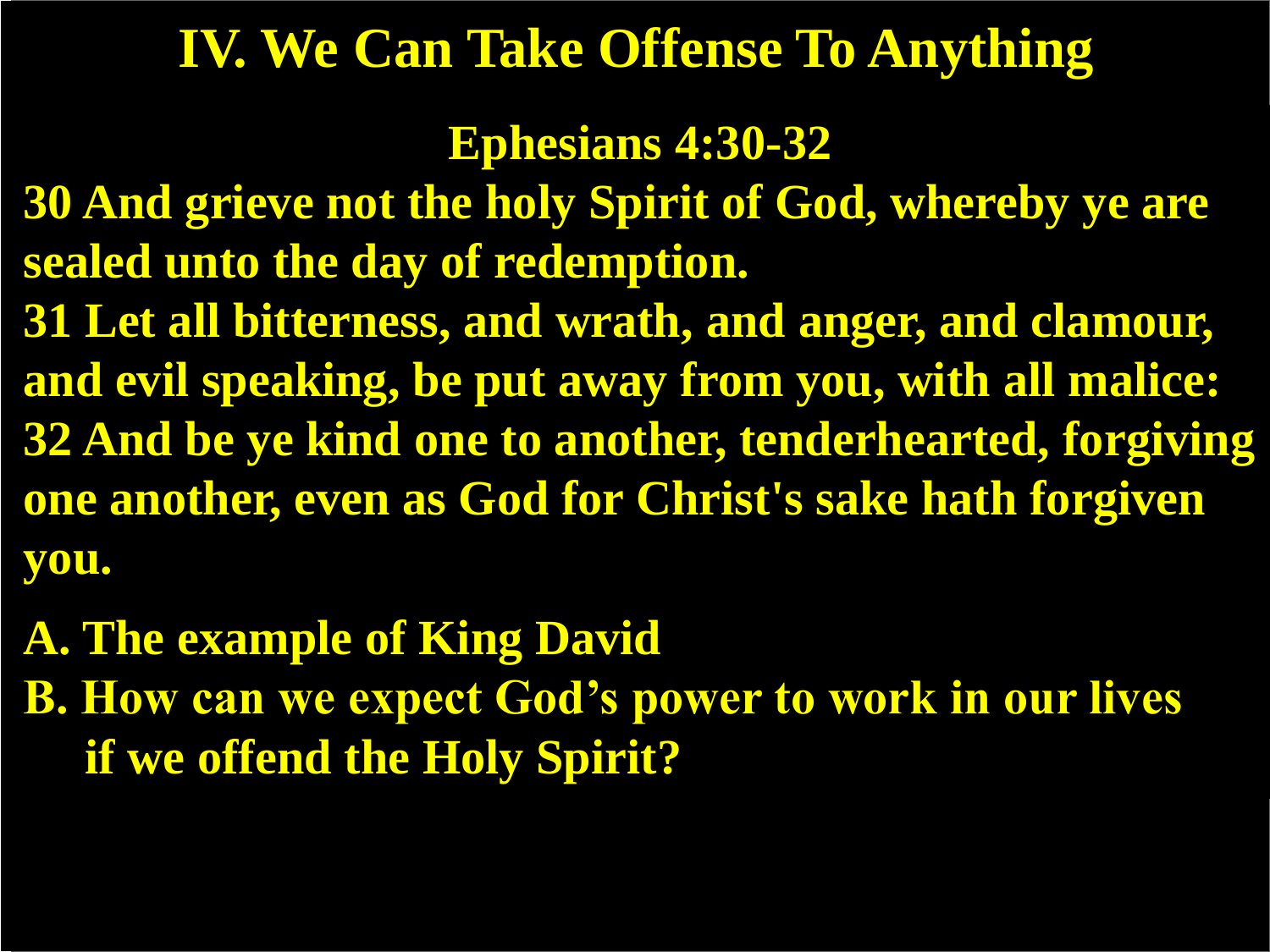# **V. We Can Give The Devil An Opportunity To Control Us**

**Ephesians 4:26-27**

- **26 Be ye angry, and sin not: let not the sun go down upon your wrath:**
- **27 Neither give place to the devil.**
- **A. A command – sin not**
- **B. A condition – resolve disputes early**
- **C. A concern – if unforgiveness persists**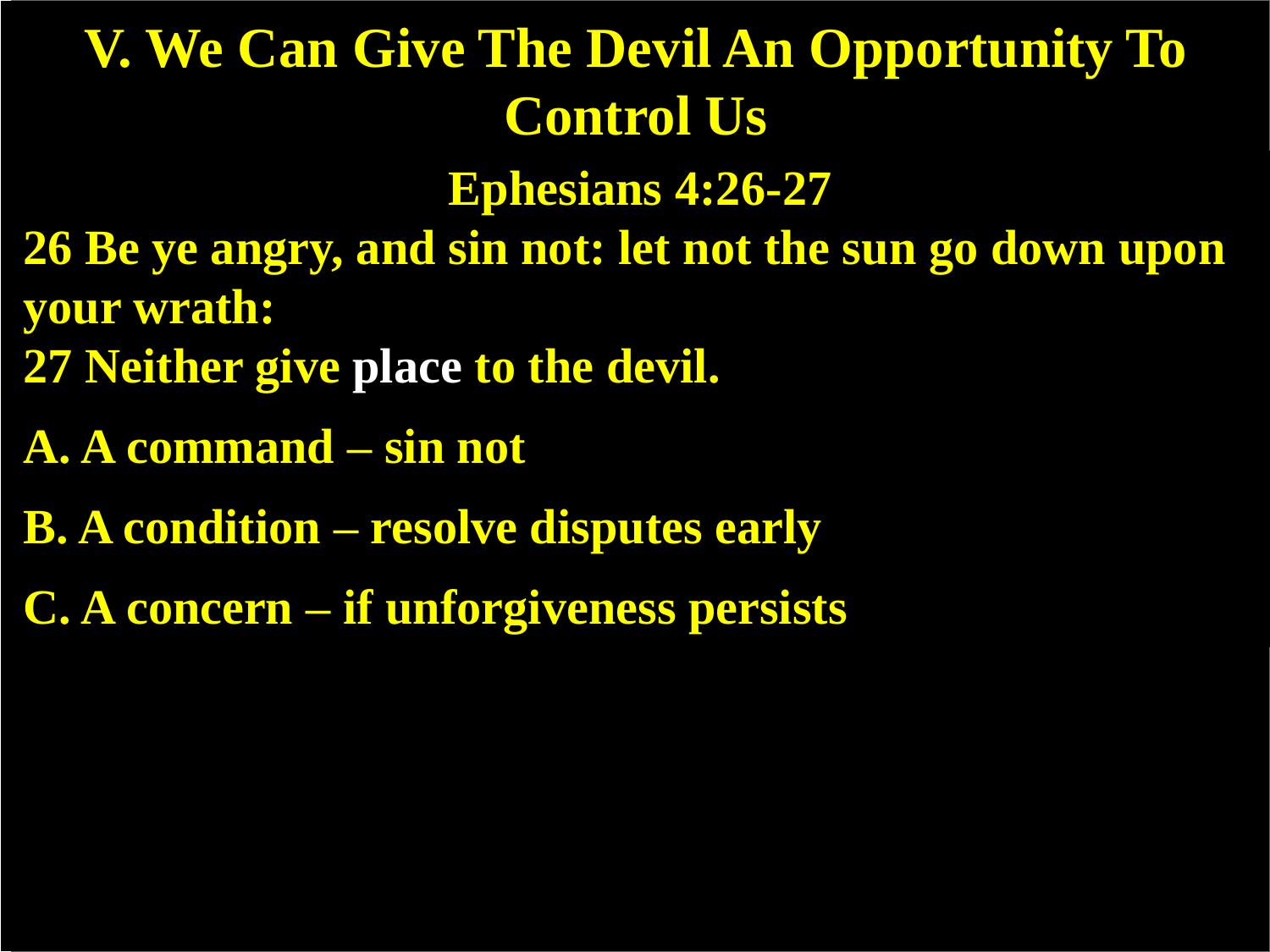### **VI. We Can Become Insensitive To Our Sins**

#### **Psalm 36:2**

**For he flattereth himself in his own eyes, until his iniquity be found to be hateful.**

**A. We loose touch with how corrupt we have become**

**B. We no longer see the need for forgiveness**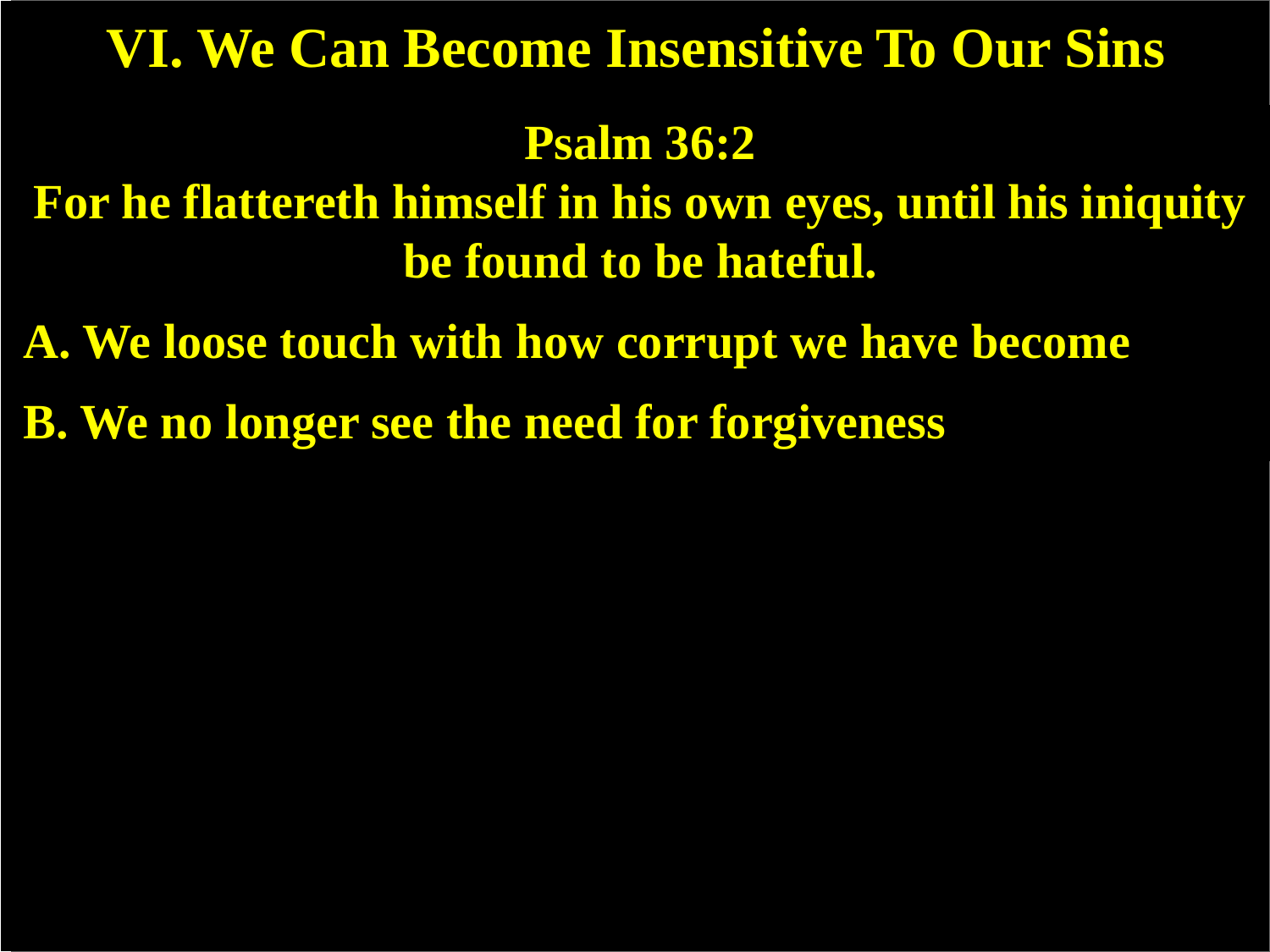# **VI. We Can Become Insensitive To Our Sins**

- **C. We begin to flatter ourselves with our own justification for our "faults"**
- **I John 2:9-11**
- **9 He that saith he is in the light, and hateth his brother, is in darkness even until now.**
- **10 He that loveth his brother abideth in the light, and there is none occasion of stumbling in him.**
- **11 But he that hateth his brother is in darkness, and walketh in darkness, and knoweth not whither he goeth, because that darkness hath blinded his eyes.**

**Is it possible that some of the reason why we do not know where we are going in life has to do with our unforgiveness?**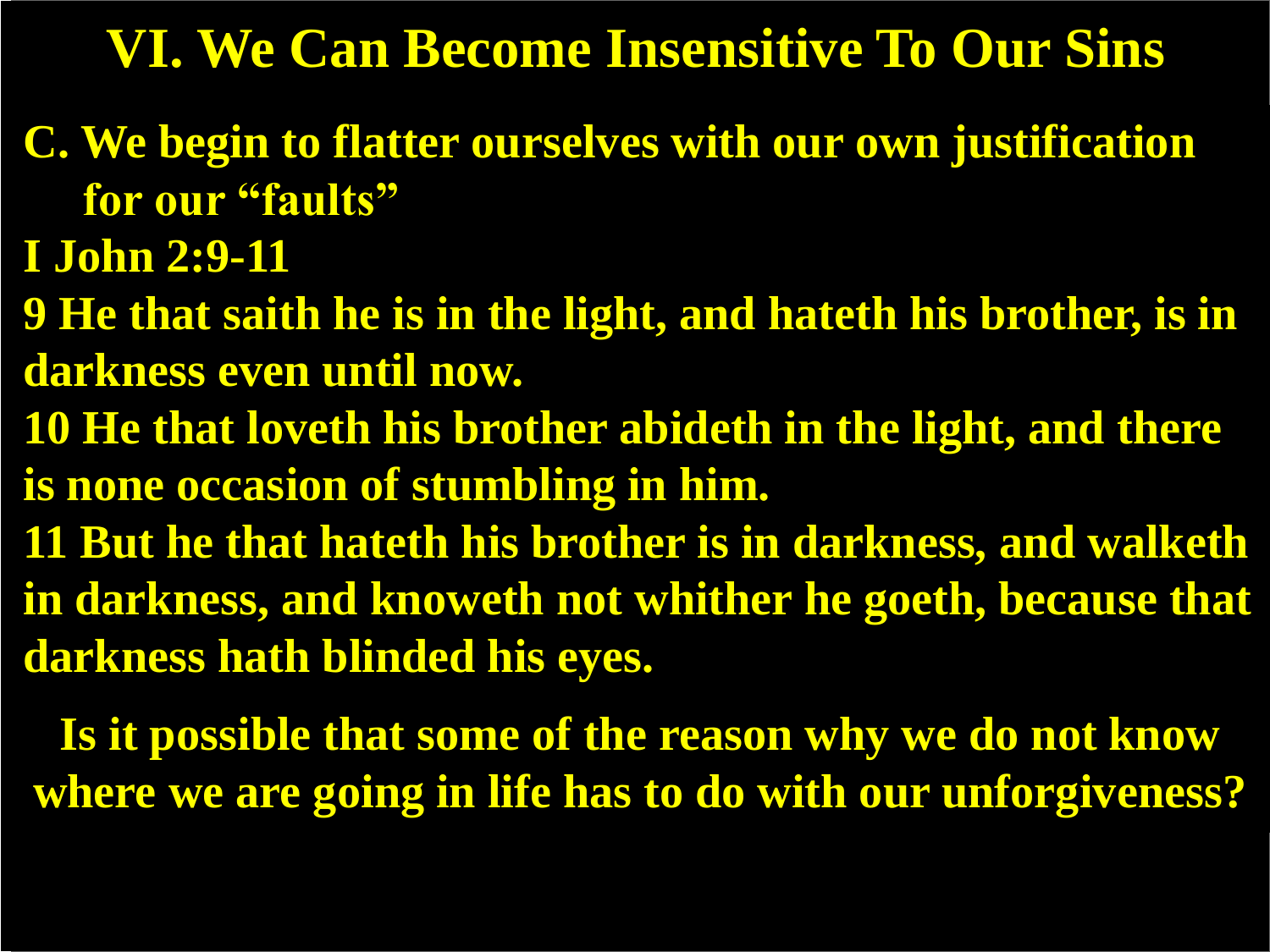## **VI. We Can Become Insensitive To Our Sins**

- **D. We act like the lost**
- **I John 3:15**
- **Whosoever hateth his brother is a murderer: and ye know that no murderer hath eternal life abiding in him.**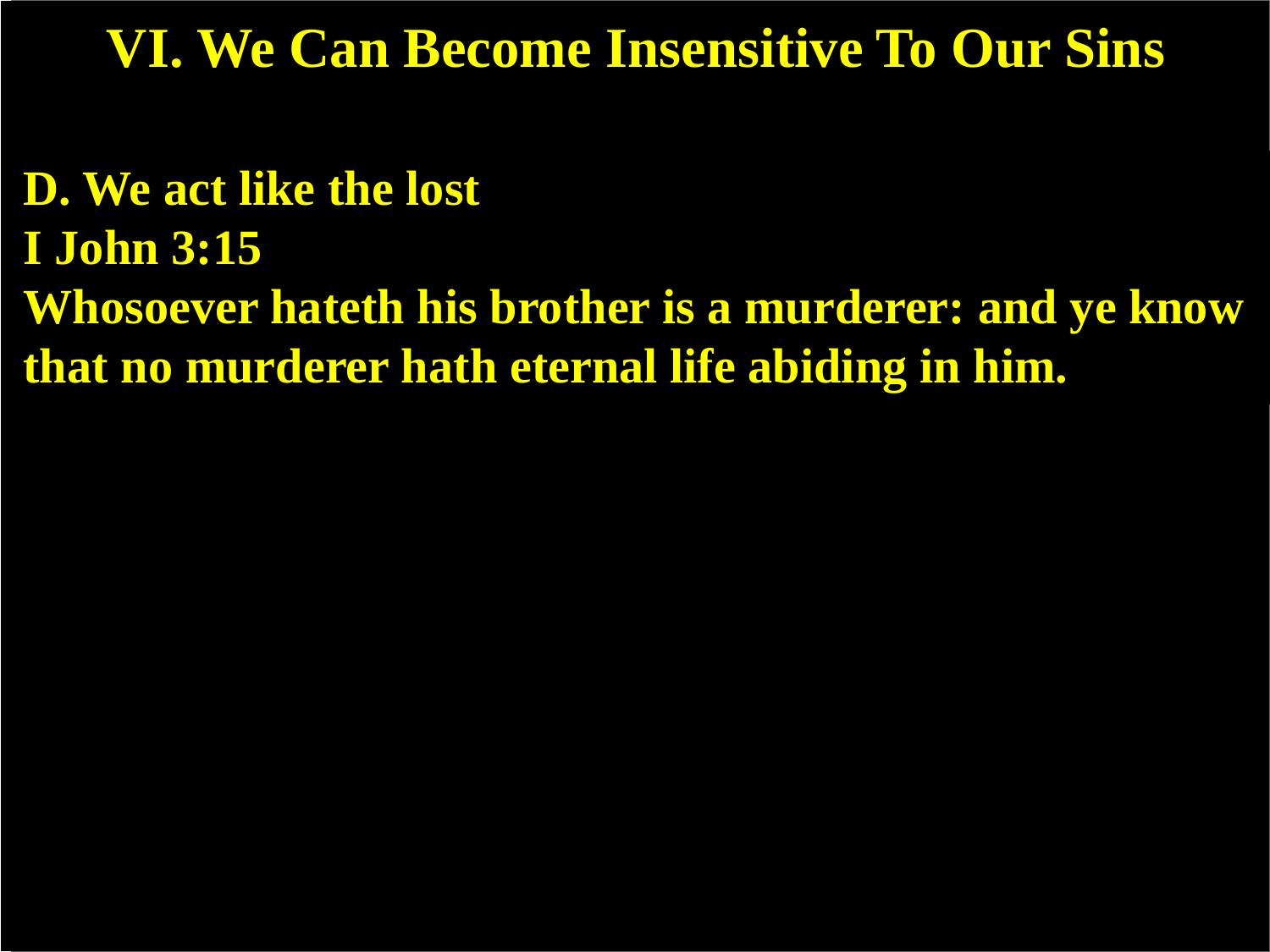# **Colossians 3:12-13 How Do We Forgive and Receive Forgiveness?**

- **12 Put on therefore, as the elect of God, holy and beloved, bowels of mercies, kindness, humbleness of mind, meekness, longsuffering;**
- **13 Forbearing one another, and forgiving one another, if any man have a quarrel against any: even as Christ forgave you, so also do ye.**
- **A. Send the offense "away"**
- **B. Release the offense and be released**